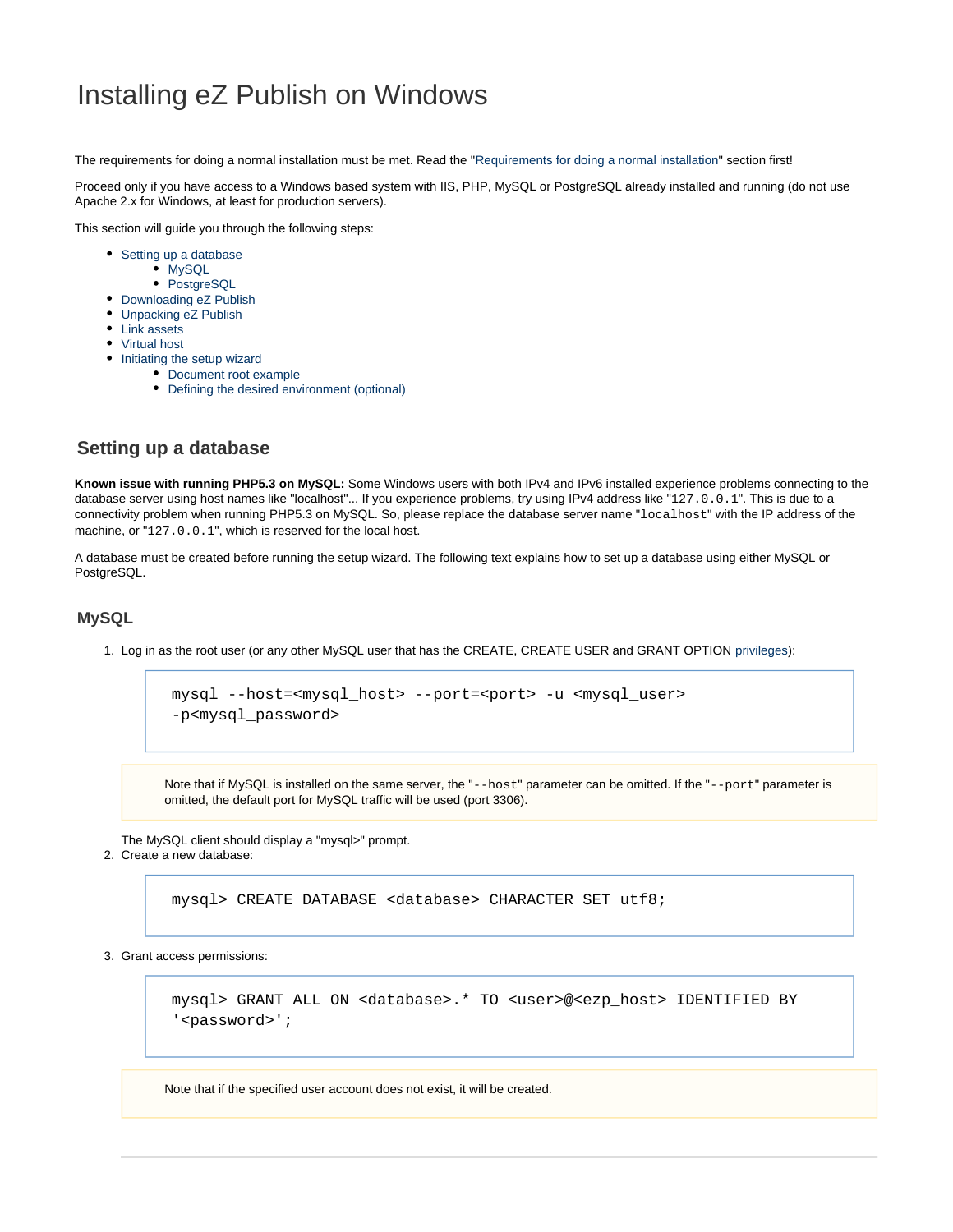| Reference                         | <b>Description</b>                                                                                                                |
|-----------------------------------|-----------------------------------------------------------------------------------------------------------------------------------|
| <mysql_host></mysql_host>         | The hostname of the MySQL database server.                                                                                        |
| <port></port>                     | The port number that will be used to connect to the MySQL database server.                                                        |
| <mysql_user></mysql_user>         | The MySQL user (if no user is set up, use "root").                                                                                |
| <mysql_password></mysql_password> | The password that belongs to the $\leq$ mysql user >.                                                                             |
| <database></database>             | The name of the database, for example "my new database".                                                                          |
| <user></user>                     | The username that will be used to access the database.                                                                            |
| <ezp_host></ezp_host>             | The hostname of the server on which eZ Publish will be running. (may be 'localhost' if MySQL is installed on the<br>same server). |
| <password></password>             | The password you wish to set in order to limit access to the database.                                                            |

#### <span id="page-1-0"></span>**PostgreSQL**

1. Log in as the postgres user (or any other PostgreSQL user that has sufficient [privileges](http://www.postgresql.org/docs/current/interactive/sql-grant.html) to create roles and databases):

```
psql -h <psql_host> -p <port> -U <psql_user> -W
```
Note that if PostgreSQL is installed on the same server, the "-h" parameter can be omitted. If the "-p" parameter is omitted, the default port for PostgreSQL traffic will be used (in most cases, port 5432).

The PostgreSQL client will ask you to specify the password that belongs to the < $psq1_usesr>$ . If the password is correct, the client should display a "<psql\_user>=#" prompt.

2. Create a new database:

postgres=# CREATE DATABASE <database> ENCODING='utf8';

3. Create a new user:

postgres=# CREATE USER <user> PASSWORD '<password>';

4. Grant access permissions:

postgres=# GRANT ALL PRIVILEGES ON DATABASE <database> TO <user>;

5. Import the ["pgcrypto"](http://www.postgresql.org/docs/8.3/static/pgcrypto.html) module into the new database:

```
postgres=# \c <database>
<database>=# \i '<path_to_pgcrypto>'
```

| Reference               | <b>Description</b>                                                              |
|-------------------------|---------------------------------------------------------------------------------|
| <psql_host></psql_host> | The hostname of the PostgreSQL database server.                                 |
| <port></port>           | The port number that will be used to connect to the PostgreSQL database server. |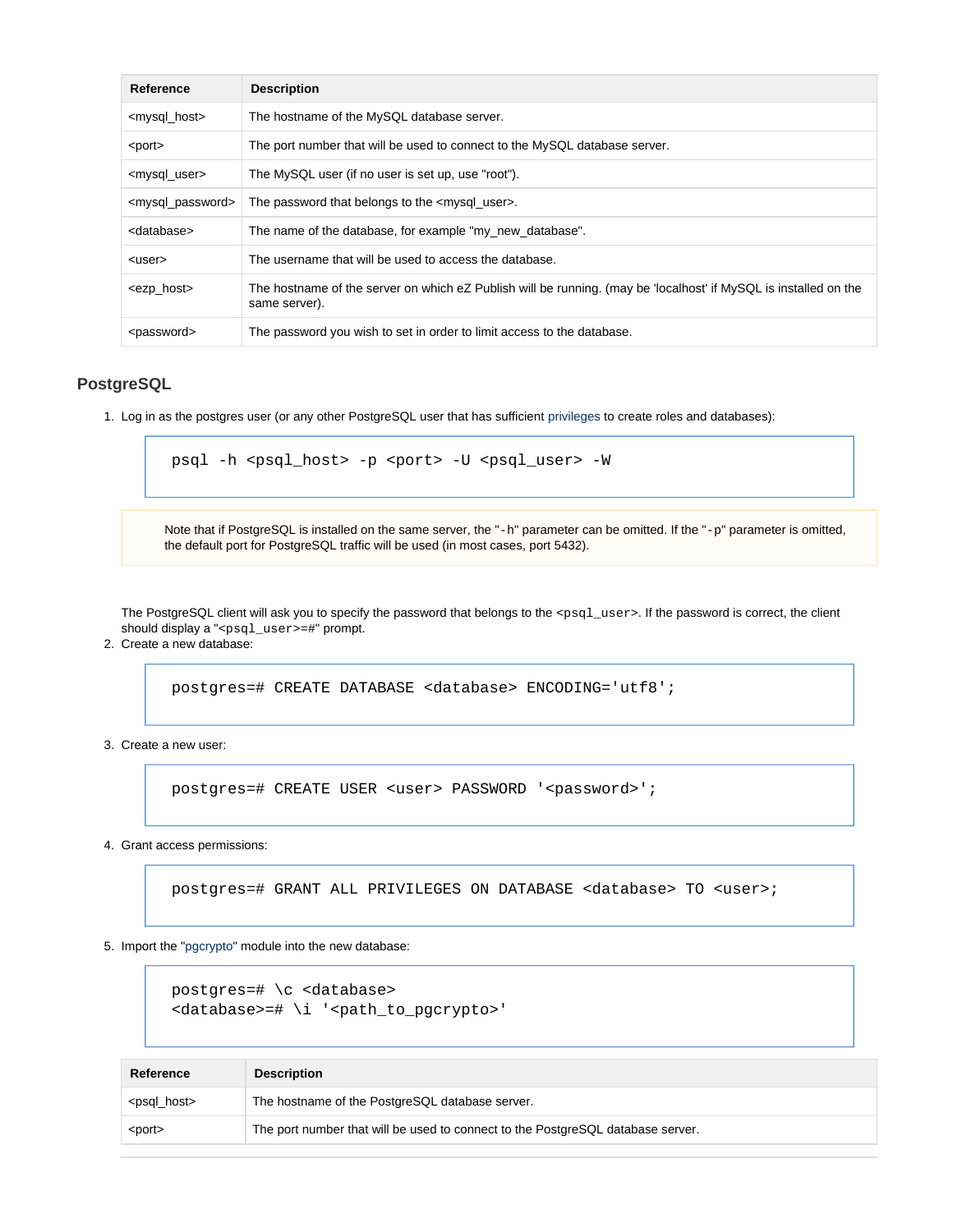| <psql_user></psql_user>               | The PostgreSQL user (if no user is set up, use "postgresq1").                                                                    |
|---------------------------------------|----------------------------------------------------------------------------------------------------------------------------------|
| <database></database>                 | The name of the database, for example "my_new_database".                                                                         |
| <user></user>                         | The username that will be used to access the database.                                                                           |
| <password></password>                 | The password you wish to set in order to limit access to the database.                                                           |
| <path_to_pgcrypto></path_to_pgcrypto> | The path to the "pgcrypto.sql" file, for example " $C:\1$ Program<br>$Files\\PostgresQL\\8.2\\share\\control\\operatorpto.sql'.$ |

# <span id="page-2-0"></span>**Downloading eZ Publish**

The latest community version of eZ Publish can be downloaded from [http://share.ez.no/downloads.](http://share.ez.no/downloads)

# <span id="page-2-1"></span>**Unpacking eZ Publish**

Use your favorite utility to unpack the downloaded eZ Publish archive to a web-served directory (a directory that is reachable using a web browser). The extraction utility will unpack eZ Publish into a subdirectory called "ezpublish-5.x.y". Feel free to rename this directory to something more meaningful, for example "my\_site".

## <span id="page-2-2"></span>**Link assets**

The download file should already have generated these assets for you as of 5.2 / 2013.07, but in case of issues on Windows with symlinks within the download file, make sure to run these commands.

To be able to run eZ Publish 5 correctly, assets need to be exposed in the public 'web' folder.

The following commands will first symlink eZ Publish 5 assets in "Bundles" and the second will symlink assets (design files like images, scripts and css, and files in var folder) from eZ Publish Legacy

```
cd /<ezp5-root>
php ezpublish/console assets:install --symlink web
php ezpublish/console ezpublish:legacy:assets_install --symlink web
php ezpublish/console assetic:dump --env=prod web
```
**Note**: In both cases "web" is the default folder and can be skipped from the command. Further information about alternative options is available with -h just like it is with "php ezpublish/console -h".

**Note**: On windows, you will need an elevated prompt, which means you will need Administrator privileges for the symlink command to work.

You can choose between a [Virtual Host](https://doc.ez.no/display/EZP52/Virtual+host+setup) based configuration, or a non Virtual Host configuration by using an [.htaccess](https://doc.ez.no/display/EZP52/htaccess+example) file.

#### <span id="page-2-3"></span>**Virtual host**

For help on how to set up a virtual host and rewrite rules on IIS, you will find some information on the community website (e.g. in [this](http://share.ez.no/forums/install-configuration/windows-server-2008-r2-iis7-its-rewrite-module-ez-publish-rewrite-rule) forum thread).

#### **Warning regarding APC**

If you are planning to use APC to speed up your site, please be sure to check the available notes [here,](https://confluence.ez.no/display/EZP/Persistence+cache+configuration#Persistencecacheconfiguration-APC) before entering the setup wizard chapter.

### <span id="page-2-4"></span>**Initiating the setup wizard**